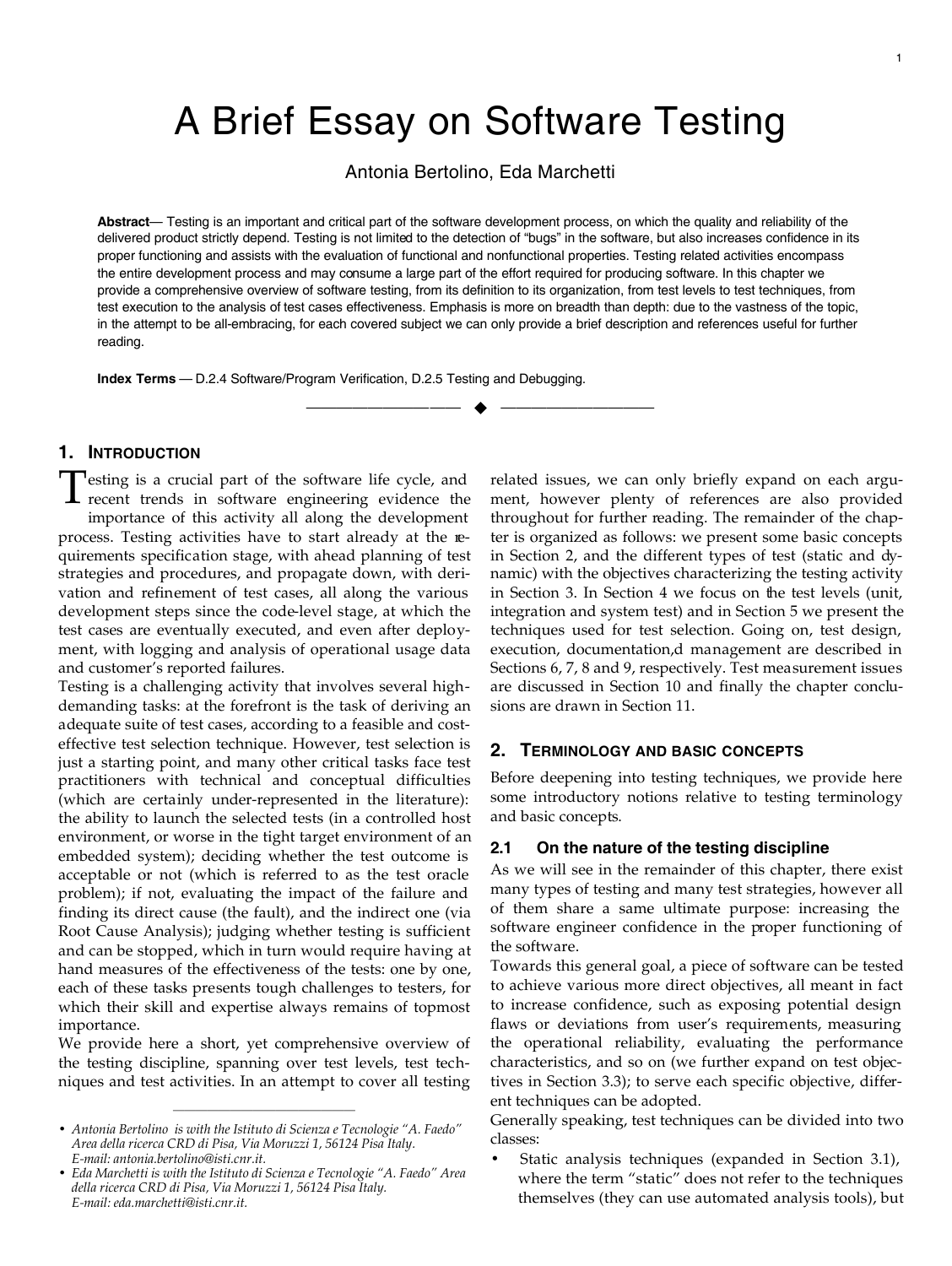is used to mean that they do not involve the execution of the tested system. Static techniques are applicable throughout the lifecycle to the various developed artifacts for different purposes, such as to check the adherence of the implementation to the specifications or to detect flaws in the code via inspection or review.

• Dynamic analysis techniques (further discussed in Section 3.2), which exercise the software in order to expose possible failures. The behavioral and performance properties of the program are also observed.

Static and dynamic analyses are complementary techniques [1]: the former yield generally valid results, but they may be weak in precision; the latter are efficient and provide more precise results, but only holding for the examined executions. The focus of this chapter will be mainly on dynamic test techniques, and where not otherwise specified testing is used as a synonymous for "dynamic testing".

Unfortunately, there are few mathematical certainties on which software testing foundations can lay. The firmest one, as everybody now recognizes, is that, even after successful completion of an extensive testing campaign, the software can still contain faults. As firstly stated by Dijkstra as early as thirty years ago [22], testing can never prove the absence of defects, it can only possibly reveal the presence of faults by provoking malfunctions. In the elapsed decades, lot of progress has been made both in our knowledge of how to scrutinize a program's executions in rigorous and systematic ways, and in the development of tools and processes that can support the tester's tasks.

Yet, the more the discipline progresses, the clearer it becomes that it is only by means of *rigorous empirical studies* that software testing can increase its maturity level [35]. Testing is in fact an engineering discipline, and as such it calls for evidences and proven facts, to be collected either from experience or from controlled experiments, and currently lacking, based on which testers can make predictions and take decisions.

#### **2.2 A general definition**

Testing can refer to many different activities used to check a piece of software. As said, we focus primarily on "dynamic" software testing presupposing code execution, for which we re-propose the following general definition introduced in [9]:

*Software testing consists of the dynamic verification of the behavior of a program on a finite set of test cases, suitably selected from the usually infinite executions domain, against the specified expected behavior.*

This short definition attempts to include all essential testing concerns: the term *dynamic* means, as said, that testing implies executing the program on (valued) inputs; *finite* indicates that only a limited number of test cases can be executed during the testing phase, chosen from the whole test set, that can generally be considered infinite; *selected* refers to the test techniques adopted for selecting the test cases (and testers must be aware that different selection criteria may yield vastly different effectiveness); *expected* points out to the decision process adopted for establishing whether

the observed outcomes of program execution are acceptable or not.

# **2.3 Fault vs. Failure**

To fully understand the facets of software testing, it is important to clarify the terms "fault", "error"<sup>1</sup> and "failure": indeed, although their meanings are strictly related, there are important distinctions between these three concepts.

A *failure* is the manifested inability of the program to perform the function required, i.e., a system malfunction evidenced by incorrect output, abnormal termination or unmet time and space constraints. The cause of a failure, e.g., a missing or incorrect piece of code, is a *fault*. A fault may remain undetected long time, until some event activates it. When this happens, it first brings the program into an intermediate unstable state, called *error,* which, if and when propagates to the output, eventually causes the failure. The process of failure manifestation can be therefore summed up into a chain [42]:

#### Fault→Error→Failure

which can recursively iterate: a fault in turn can be caused by the failure of some other interacting system.

In any case what testing reveals are the failures and a consequent analysis stage is needed to identify the faults that caused them.

The notion of a fault however is ambiguous and difficult to grasp, because no precise criteria exist to definitively determine the cause of an observed failure. It would be preferable to speak about *failure-causing inputs*, that is, those sets of inputs that when exercised can result into a failure.

#### **2.4 The notion of software reliability**

Indeed, whether few or many, some faults will inevitably escape testing and debugging. However, a fault can be more or less disturbing depending on whether, and how frequently, it will eventually show up to the final user (and depending of course on the seriousness of its consequences).

So, in the end, one measure which is important in deciding whether a software product is ready for release is its reliability. Strictly speaking, *software reliability* is a probabilistic estimate, and measures the probability that the software will execute without failure in a *given environment* for a *given period of time* [44]. Thus, the value of software reliability depends on how frequently those inputs that cause a failure will be exercised by the final users.

Estimates of software reliability can be produced via testing. To this purpose, since the notion of reliability is specific to "a given environment", the tests must be drawn from an input distribution that approximates as closely as possible the future usage in operation, which is called the *operational distribution*.

<sup>&</sup>lt;sup>1</sup> Note that we are using the term "error" with the commonly used meaning within the Software Dependability community [42], which is stricter than its general definition in [28].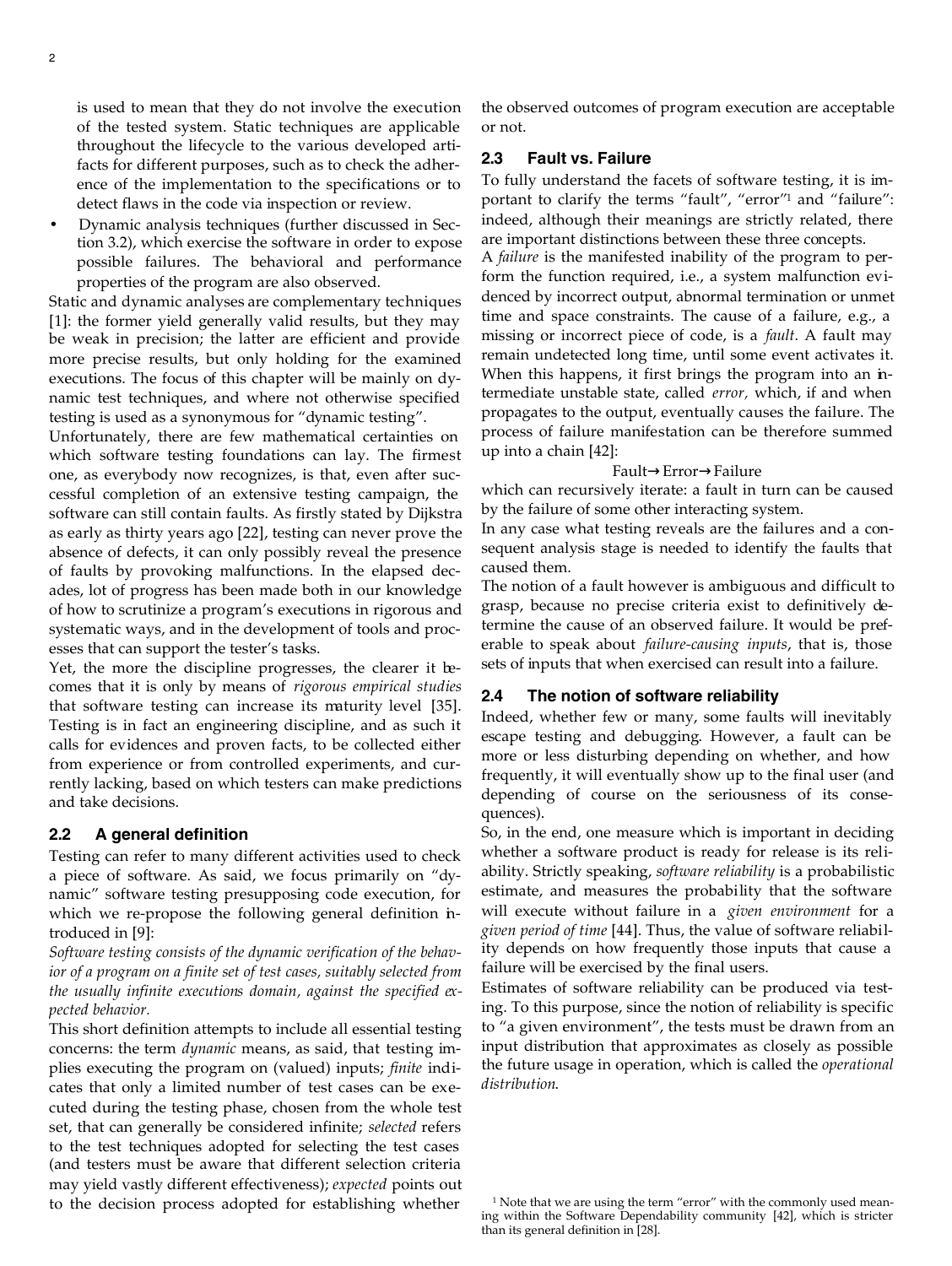# **3. TYPES OF TESTS**

The one term *testing* actually refers to a full range of test techniques, even quite different from one other, and embraces a variety of aims.

## **3.1 Static Techniques**

As said, a coarse distinction can be made between dynamic and static techniques, depending on whether the software is executed or not. Static techniques are based solely on the (manual or automated) examination of project documentation, of software models and code, and of other related information about requirements and design. Thus static techniques can be employed all along development, and their earlier usage is of course highly desirable. Considering a generic development process, they can be applied [49]:

- at the requirements stage for checking language syntax, consistency and completeness as well as the adherence to established conventions;
- at the design phase for evaluating the implementation of requirements, and detecting inconsistencies (for instance between the inputs and outputs used by high level modules and those adopted by sub-modules).
- during the implementation phase for checking that the form adopted for the implemented products (e.g., code and related documentation) adheres to the established standards or conventions, and that interfaces and data types are correct.

Traditional static techniques include [7], [50]:

- *Software inspection*: the step-by-step analysis of the documents (deliverables) produced, against a compiled checklist of common and historical defects.
- *Software reviews*: the process by which different aspects of the work product are presented to project personnel (managers, users, customer etc) and other interested stakeholders for comment or approval.
- *Code reading*: the desktop analysis of the produced code for discovering typing errors that do not violate style or syntax.
- *Algorithm analysis and tracing*: is the process in which the complexity of algorithms employed and the worstcase, average-case and probabilistic analysis evaluations can be derived.

The processes implied by the above techniques are heavily manual, error-prone, and time consuming. To overcome these problems, researchers have proposed static analysis techniques relying on the use of formal methods [19]. The goal is to automate as much as possible the verification of the properties of the requirements and the design. Towards this goal, it is necessary to enforce a rigorous and unambiguous formal language for specifying the requirements and the software architecture. In fact, if the language used for specification has a well-defined semantics, algorithms and tools can be developed to analyze the statements written in that language.

The basic idea of using a formal language for modeling requirements or design is now universally recognized as a foundation for software verification. *Formal verification* techniques are attracting today quite a lot attention from both both research institutions and industries and it is foreseeable that proofs of correctness will be increasingly applied, especially for the verification of critical systems.

One of the most promising approaches for formal verification is *model checking* [18]. Essentially, a model checking tool takes in input a *model* (a description of system functional requirements or design) and a *property* that the system is expected to satisfy.

In the middle between static and dynamic analysis techniques, is *symbolic execution* [38], which executes a program by replacing variables with symbolic values.

Quite recently, the automated generation of test data for coverage testing is again attracting lot of interest, and advanced tools are being developed based on a similar approach to symbolic execution exploiting *constraint solving* techniques [3]. A flowgraph path to be covered is translated into a path constraint, whose solution provides the desired input data.

We conclude this section considering the alternative application of static techniques in producing values of interest for controlling and managing the testing process. Different estimations can be obtained by observing specific properties of the present or past products, and/or parameters of the development process..

# **3.2 Dynamic Techniques**

Dynamic techniques [1] obtain information of interest about a program by observing some executions. Standard dynamic analyses include testing (on which we focus in the rest of the chapter) and *profiling*. Essentially a program profile records the number of times some entities of interest occur during a set of controlled executions. Profiling tools are increasingly used today to derive measures of coverage, for instance in order to dynamically identify control flow invariants, as well as measures of frequency, called *spectra*, which are diagrams providing the relative execution frequencies of the monitored entities. In particular, *path spectra* refer to the distribution of (loop-free) paths traversed during program profiling. Specific dynamic techniques also include simulation, sizing and timing analysis, and prototyping [49].

Testing properly said is based on the execution of the code on valued inputs. Of course, although the set of input values can be considered infinite, those that can be run effectively during testing are finite. It is in practice impossible, due to the limitations of the available budget and time, to exhaustively exercise every input of a specific set even when not infinite. In other words, by testing we observe some samples of the program's behavior.

A test strategy therefore must be adopted to find a trade-off between the number of chosen inputs and overall time and effort dedicated to testing purposes. Different techniques can be applied depending on the target and the effect that should be reached. We will describe test selection strategies in Section 5.

In the case of concurrent, non-deterministic systems, the results obtained by testing depend not only on the input provided but also on the state of the system. Therefore, when speaking about test input values, it is implied that the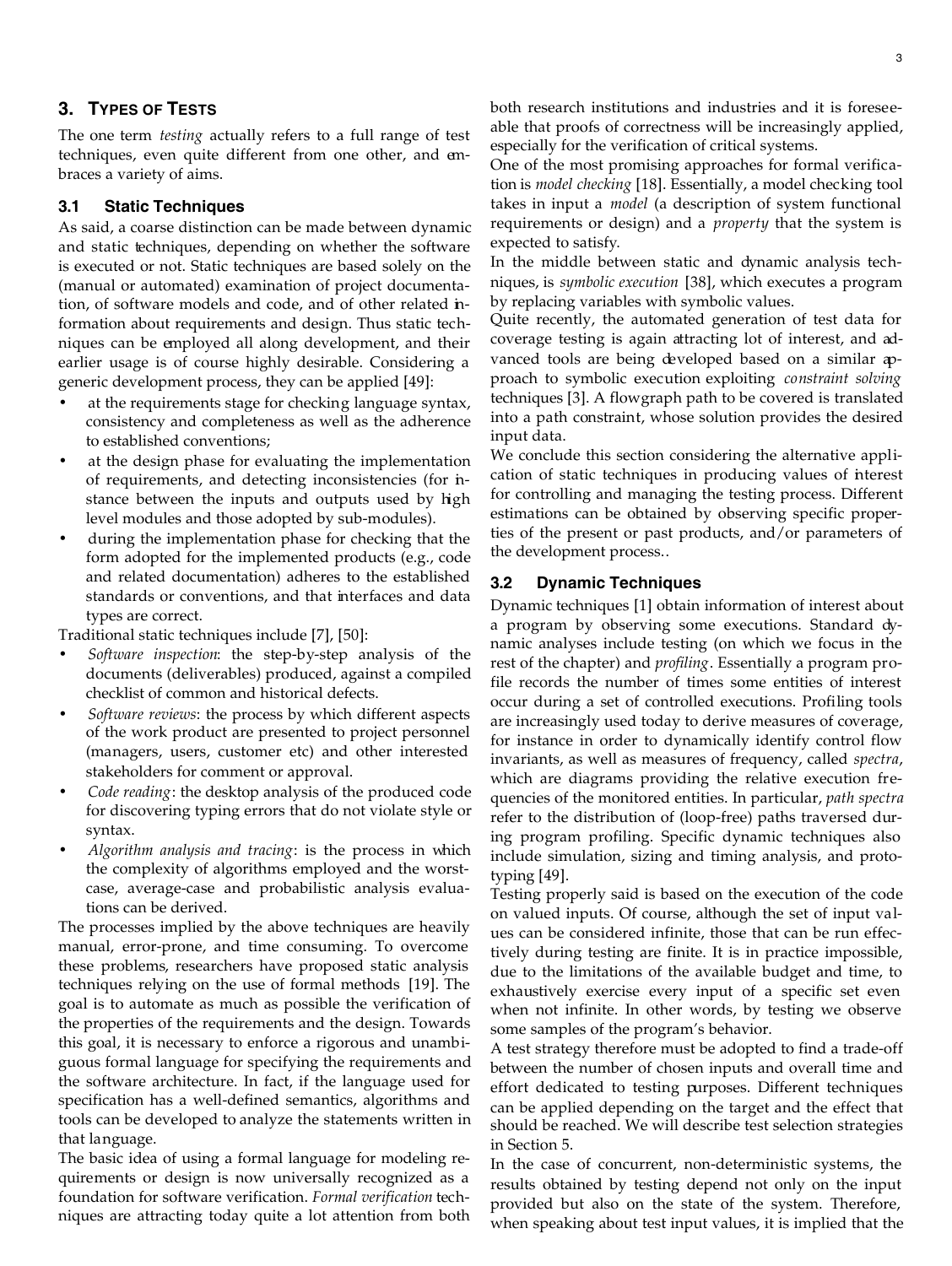definition of the parameters and environmental conditions that characterize a system state must be included when necessary.

Once the tests are selected and run, another crucial aspect of this phase is the so-called oracle problem, which means deciding whether the observed outcomes are acceptable or not (see Section 7.2).

# **3.3 Objectives of testing**

Software testing can be applied for different purposes, such as verifying that the functional specifications are implemented correctly, or that the system shows specific nonfunctional properties such as performance, reliability, usability. A (certainly non complete) list of relevant testing objectives includes:

- **Acceptance/qualification testing:** the final test action prior to deploying a software product. Its main goal is to verify that the software respects the customer's requirement. Generally, it is run by or with the end-users to perform those functions and tasks the software was built for [51].
- **Installation testing**: the system is verified upon installation in the target environment. Installation testing can be viewed as system testing conducted once again according to hardware configuration requirements. Installation procedures may also be verified [51].
- **Alpha testing:** before releasing the system, it is deployed to some in-house users for exploring the functions and business tasks. Generally there is no test plan to follow, but the individual tester determines what to do [36].
- **Beta Testing:** the same as alpha testing but the system is deployed to external users. In this case the amount of detail, the data, and approach taken are entirely up to the individual testers. Each tester is responsible for creating their own environment, selecting their data, and determining what functions, features, or tasks to explore. Each tester is also responsible for identifying their own criteria for whether to accept the system in its current state or not [36].
- **Reliability achievement:** as said in Section 2.4, testing can also be used as a means to improve reliability; in such a case, the test cases must be randomly generated according to the operational profile, i.e., they should sample more densely the most frequently used functionalities [44].
- **Conformance Testing/Functional Testing**: the test cases are aimed at validating that the observed behavior conforms to the specifications. In particular it checks whether the implemented functions are as intended and provide the required services and methods. This test can be implemented and executed against different tests targets, including units, integrated units, and systems [50].
- **Regression testing**: According to [28], *regression testing* is the "selective retesting of a system or component to verify that modifications have not caused unintended effects and that the syustem or component still com-

plies with its spec ified requirements]". In practice, the objective is to show that a system which previously passed the tests still does [51]. Notice that a trade-off must be made between the assurance given by regression testing every time a change is made and the resources required to do that.

- **Performance testing**: this is specifically aimed at verifying that the system meets the specified performance requirements, for instance, capacity and response time [51].
- **Usability testing:** this important testing activity evaluates the ease of using and learning the system and the user documentation, as well as the effectiveness of system functioning in supporting user tasks, and, finally, the ability to recover from user errors [51].
- **Test-driven development**: test-driven development is not a test technique per se, but promotes the use of test case specifications as a surrogate for a requirements document rather than as an independent check that the software has correctly implemented the requirements [6].

# **4. TEST LEVELS**

During the development lifecycle of a software product, testing is performed at different levels and can involve the whole system or parts of it. Depending on the process model adopted, then, software testing activities can be articulated in different phases, each one addressing specific needs relative to different portions of a system. Whichever the process adopted, we can at least distinguish in principle between *unit, integration* and *system test* [7], [51]. These are the three testing stages of a traditional phased process (such as the classical waterfall). However, even considering different, more modern, process models, a distinction between these three test levels remains useful to emphasize three logically different moments in the verification of a complex software system.

None of these levels is more relevant than another, and more importantly a stage cannot supply for another, because each addresses different typologies of failures.

# **4.1 Unit Test**

A unit is the smallest testable piece of software, which may consist of hundreds or even just a few lines of source code, and generally represents the result of the work of one programmer. The unit test's purpose is to ensure that the unit satisfies its functional specification and/or that its implemented structure matches the intended design structure [7], [51].

Unit tests can also be applied to check interfaces (parameters passed in correct order, number of parameters equal to number of arguments, parameter and argument matching), local data structure (improper typing, incorrect variable name, inconsistent data type) or boundary conditions. A good reference for unit test is [30].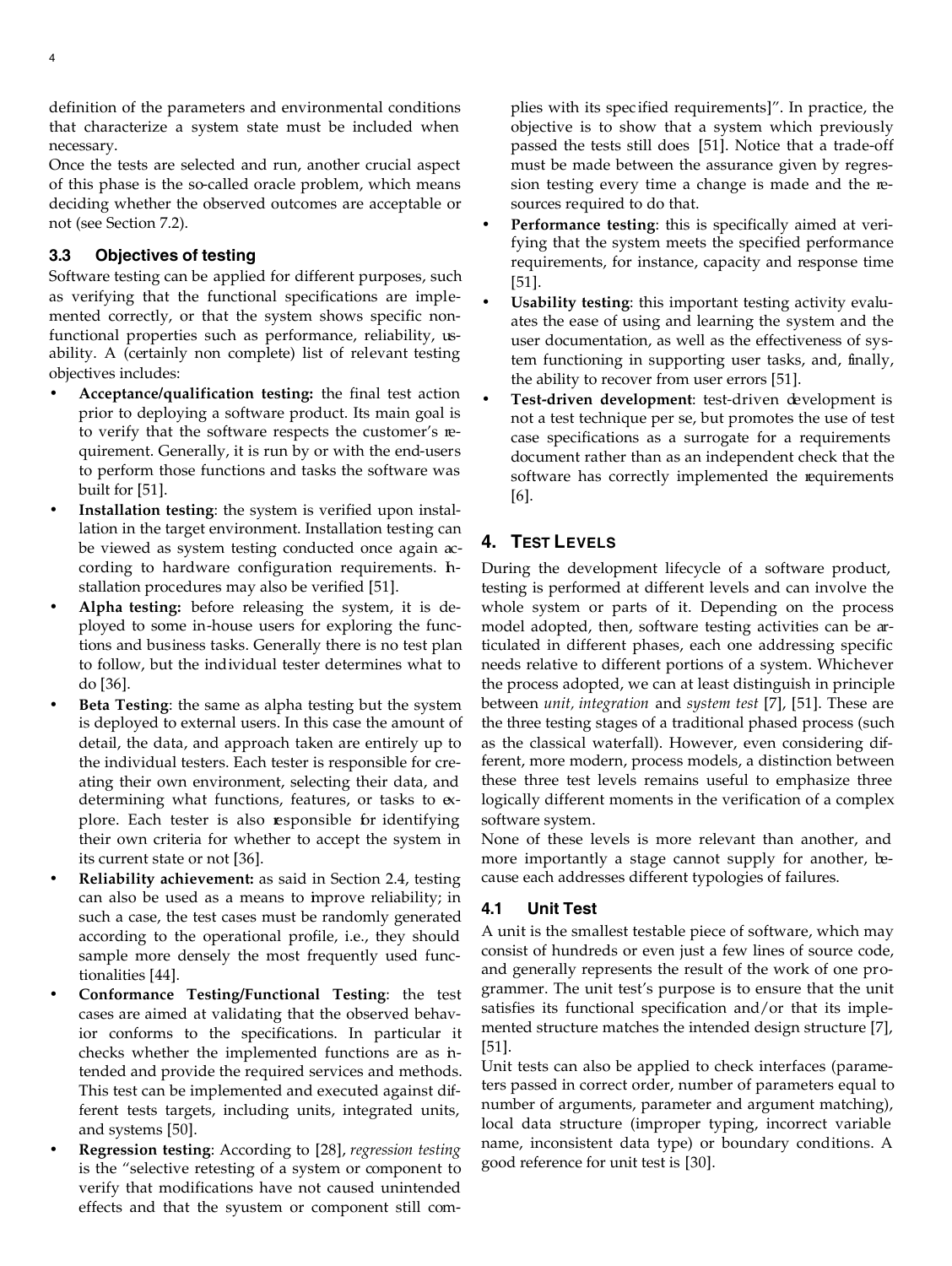#### **4.2 Integration Test**

Generally speaking, integration is the process by which software pieces or components are aggregated to create a larger component. Integration testing is specifically aimed at exposing the problems that can arise at this stage. Even though the single units are individually acceptable when tested in isolation, in fact, they could still result in incorrect or inconsistent behaviour when combined in order to build complex systems. For example, there could be an improper call or return sequence between two or more components [7]. Integration testing thus is aimed at verifying that each component interacts according to its specifications as defined during preliminary design. In particular, it mainly focuses on the communication interfaces among integrated components.

There are not many formalized approaches to integration testing in the literature, and practical methodologies rely essentially on good design sense and the testers' intuition. Integration testing of traditional systems was done substantially in either a non-incremental or an incremental approach. In a non-incremental approach the components are linked together and tested all at once ("big-bang" testing) [34]. In the incremental approach, we find the classical "top-down" strategy, in which the modules are integrated one at a time, from the main program down to the subordinated ones, or "bottom-up", in which the tests are constructed starting from the modules at the lowest hierarchical level and then are progressively linked together upwards, to construct the whole system. Usually in practice, a mixed approach is applied, as determined by external project factors (e.g., availability of modules, release policy, availability of testers and so on) [51].

In modern Object Oriented, distributed systems, approaches such as top-down or bottom-up integration and their practical derivatives, are no longer usable, as no "classical" hierarchy between components can be generally identified. Some other criteria for integration testing imply integrating the software components based on identified functional threads[34]. In this case the test is focused on those classes used in reply to a particular input or system event (thread-based testing) [34]; or by testing together those classes that contribute to a particular use of the system.

Finally, some authors have used the dependency structure between classes as a reference structure for guiding integration testing, i.e., their static dependencies [40], or even the dynamic relations of inheritance and polymorphism [41]. Such proposals are interesting when the number of classes is not too big; however, test planning in those approaches can begin only at a mature stage of design, when the classes and their relationships are already stable.

A different branch of the literature is testing based on the *Software Architecture*: this specifies the high level, formal specification of a system structure in components and their connectors, as well as the system dynamics. The way in which the description of the Software Architecture could be used to drive the integration test plan is currently under investigation, e.g., [45].

## **4.3 System Test**

System test involves the whole system embedded in its actual hardware environment and is mainly aimed at verifying that the system behaves according to the user requirements. In particular it attempts to reveal bugs that cannot be attributed to components as such, to the inconsistencies between components, or to the planned interactions of components and other objects (which are the subject of integration testing). Summarizing the primary goals of system testing can be [13]:

- discovering the failures that manifest themselves only at system level and hence were not detected during unit or integration testing;
- increasing the confidence that the developed product correctly implements the required capabilities;
- collecting information useful for deciding the release of the product.

System testing should therefore ensure that each system function works as expected, any failures are exposed and analyzed, and additionally that interfaces for export and import routines behave as required.

System testing makes available information about the  $x$ tual status of development that other verification techniques such as review or inspections on models and code cannot provide.

Generally system testing includes testing for performance, security, reliability, stress testing and recovery [34], [51]. In particular, test and data collected applying system testing can be used for defining an operational profile necessary to support a statistical analysis of system reliability [44].

A further test level, called *Acceptance Test*, is often added to the above subdivision. This is however more an extension of system test, rather than a new level. It is in fact a test session conducted over the whole system, which mainly focuses on the usability requirements more than on the compliance of the implementation against some specification. The intent is hence to verify that the effort required from end-users to learn to use and fully exploit the system functionalities is acceptable.

#### **4.4 Regression Test**

Properly speaking, *regression test* is not a separate level of testing (we listed it in fact among test objectives in Section 3.3. ), but may refer to the retesting of a unit, a combination of components or a whole system (see Fig. 1 below) after modification, in order to ascertain that the change has not introduced new faults [51].



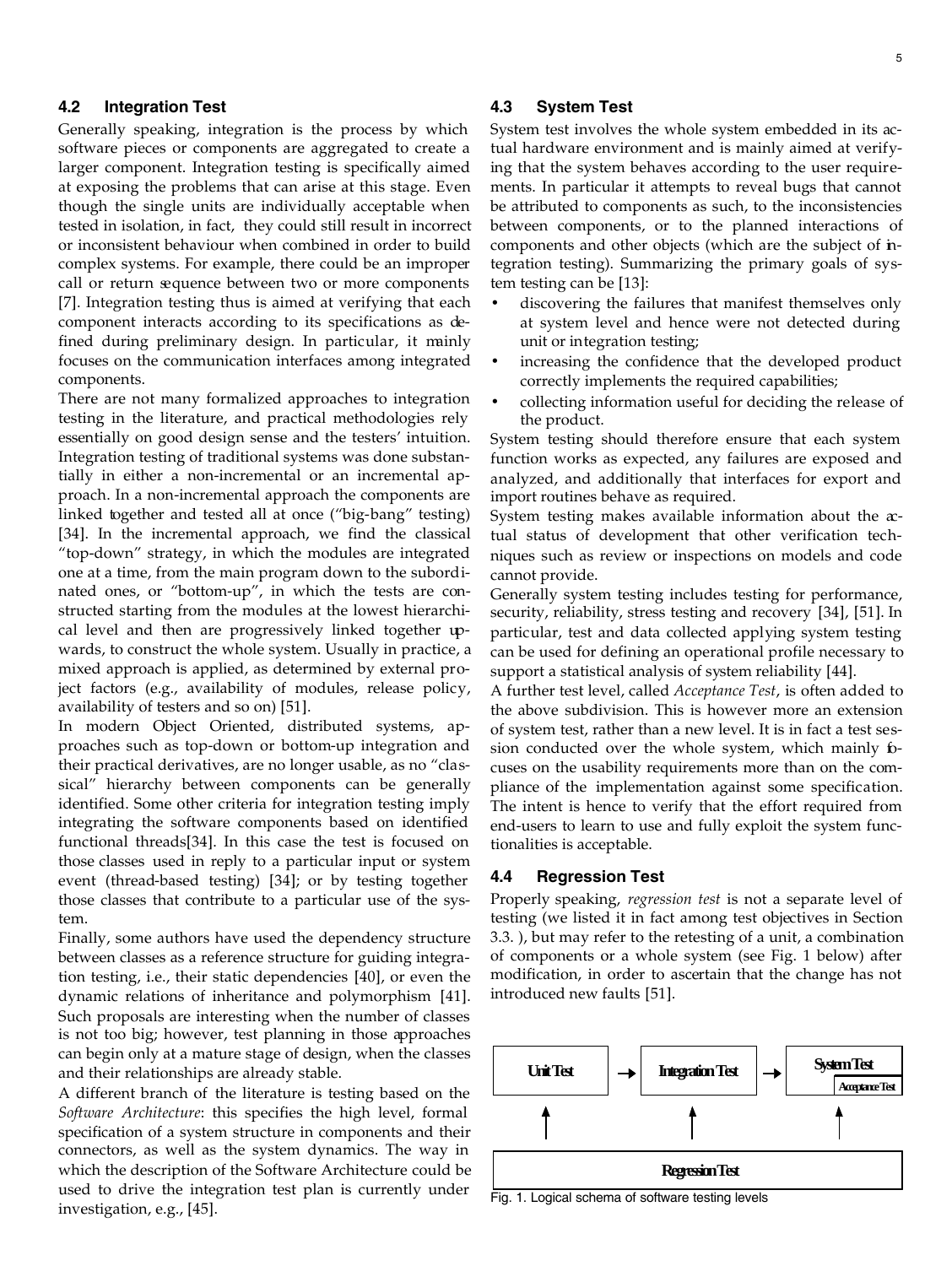As software produced today is constantly in evolution, driven by market forces and technology advances, regression testing takes by far the predominant portion of testing effort in industry.

Since both corrective and evolutive modifications may be performed quite often, to re-run after each change all previously executed test cases would be prohibitively expensive. Therefore various types of techniques have been developed to reduce regression testing costs and to make it more effective.

*Selective regression test* techniques [53] help in selecting a (minimized) subset of the existing test cases by examining the modifications (for instance at code level, using control flow and data flow analysis). Other approaches instead *prioritize* the test cases according to some specified criterion (for instance maximizing the fault detection power or the structural coverage), so that the test cases judged the most effective with regard to the adopted criterion can be taken first, up to the available budget.

## **5. STRATEGIES FOR TEST CASE SELECTION**

Effective testing requires strategies to trade-off between the two opposing needs of amplifying testing thoroughness on one side (for which a high number of test cases would be desirable) and reducing times and costs on the other (for which the fewer the test cases the better). Given that test resources are limited, how the test cases are selected becomes of crucial importance. Indeed, the problem of test cases selection has been the largely dominating topic in software testing research to the extent that in the literature "software testing" is often taken as a synonymous for "test case selection".

A decision procedure for selecting the test cases is provided by a *test criterion*.

A basic criterion is *random testing*, according to which the test inputs are picked purely randomly from the whole input domain according to a specified distribution, i.e., after assigning to the inputs different "weights" (more properly probabilities). For instance the *uniform distribution* does not make any distinction among the inputs, and any input has the same probability of being chosen. Under the operational distribution, instead, inputs are weighted according to their probability of usage in operation (as we already said in Section 2.4).

In contrast with random testing is a broad class of test criteria referred to as *partition testing*. The underlying idea is that the program input domain is divided into subdomains within which it is assumed that the program behaves the same, i.e., for every point within a subdomain the program either succeeds or fails: we also call this the "test hypothesis". Therefore, thanks to this assumption only one or few points within each subdomain need to be checked, and this is what allows for getting a finite set of tests out of the infinite domain. Hence a partition testing criterion essentially provides a way to derive the subdomains.

A test criterion yielding the assumption that all test cases within a subdomain either succeed or fail is only an ideal, and would guarantee that any fulfilling test set of test cases always detect the same failures: in practice, the assumption is rarely satisfied, and different set of test cases fulfilling a same criterion may show varying effectiveness depending on how the test cases are picked within each subdomain.

Many are the factors of relevance when a test selection criterion has to be chosen. An important point to always keep in mind is that what makes a test a "good" one does not have a unique answer, but changes depending on the context, on the specific application, and on the goal for testing. The most common interpretation for "good" would be "able to detect many failures"; but again precision would require to specify what kind of failures, as it is well known and experimentally observed that different test criteria trigger different types of faults [5], 0. Therefore, it is always preferable to spend the test budget to apply a combination of diverse techniques than concentrating it on just one, even if shown the most effective.

Paradoxically, test case selection seems to be the least interesting problem for test practitioners. A demonstration of this low interest is the paucity of commercial automated tools for helping test selection and test input generation, in comparison with a profusion of support tools (see Section 7.3) for handling test execution and re-execution (or regression test) and for test documentation. The most practiced test selection criterion in industry probably is still tester's intuition, and indeed *expert testers* may perform as very good selection "mechanisms" (with the necessary warnings against exclusively relying on such a subjective strategy). Empirical investigations [5] showed in fact that tester's skill is the factor that mostly affect test effectiveness in finding failures.

#### **5.1 Selection Criteria Based on Code**

Code-based testing, also said "structural testing", or "white box" testing, has been the dominating trend in software testing research during the late 70's and the 80's. One reason is certainly that in those years in which formal approaches to specification were much less mature and pursued than now, the only *RM* formalized enough to allow for the automation of test selection or for a quantitative measurement of thoroughness was the code.

Referring to the fault-error-failure chain described in Section 2.3, the motivation to code-based testing is that potential failures can only be detected if the parts of code related to the causing faults are executed. Hence, by monitoring code coverage one tries to exercise thoroughly all "program elements": depending on how the program elements to be covered are identified several test criteria exist.

In structural testing, the program is modelled as a graph, whose entry-exit paths represent the flow of control, hence it is called a *flowgraph*. Finding a set of flowgraph paths fulfilling a coverage criterion thus becomes a matter of properly visiting the graph (see for instance [11]). Code coverage criteria are also referred to as path-based test criteria, because they map each test input to a unique path *p* on the flowgraph.

The ideal and yet unreachable target of code-based testing would be the exhaustive coverage of all possible paths along the program control-flow. The underlying test hy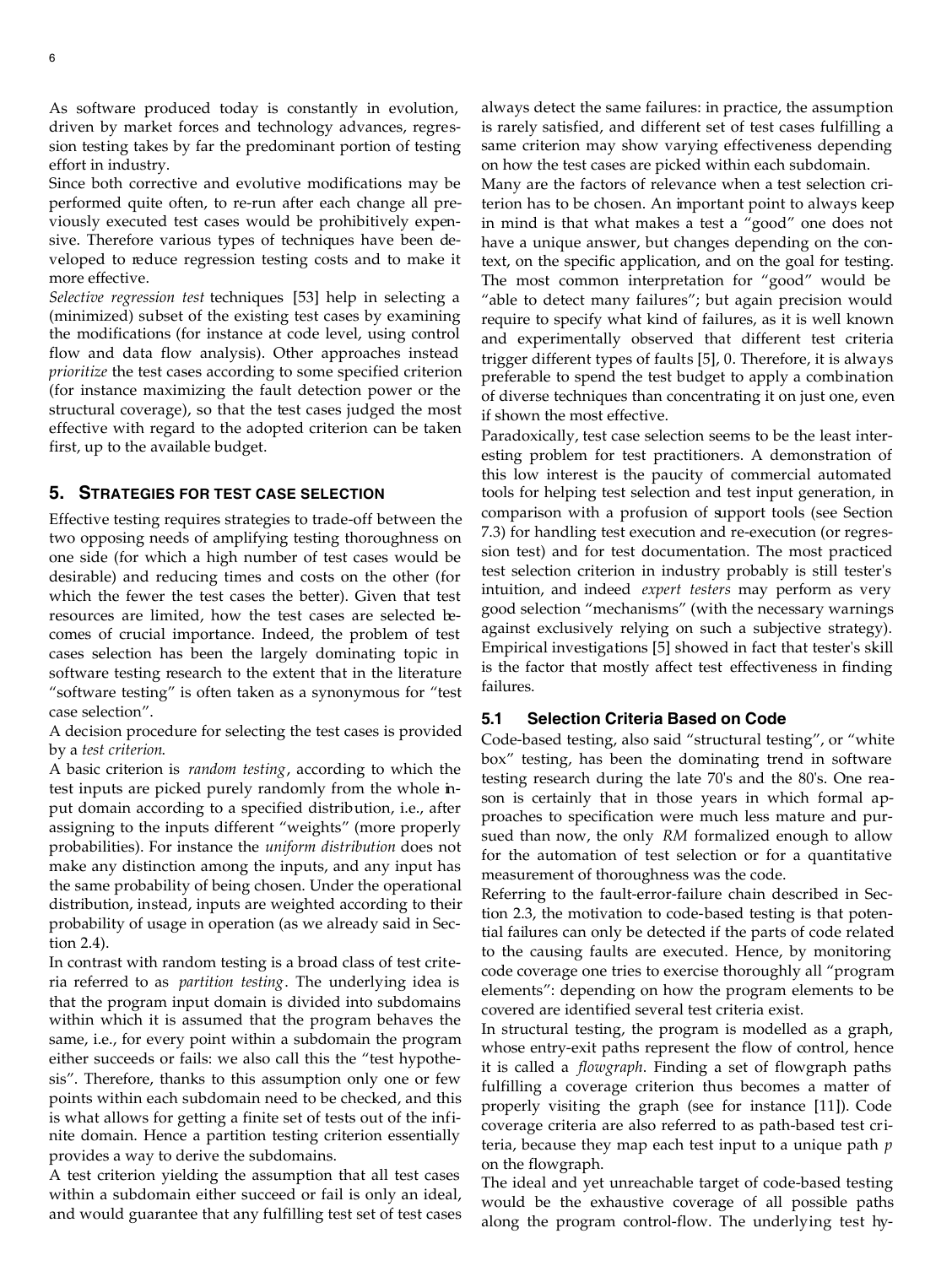pothesis here is that by executing a path once, potential faults related to it will be revealed, i.e., it is assumed that every input executing a same path will either fail or succeed (which is not necessarily true, of course).

Full path coverage is not applicable, because banally every program with unbounded loops would yield an infinite number of paths. Even limiting the number of iterations within program loops, which is the usually practised tactic in testing, the number of tests would remain infeasibly high. Therefore, all the proposed code-based criteria attempt to realize cost/effective approximations to path coverage, by identifying specific (control-flow or data-flow) elements of a program that are deemed to be relevant for revealing possible failures, and by requiring that enough test cases to cover all such elements be executed.

The landmark paper in code-based testing is [52], in which a family of criteria was introduced, based on both controlflow and data-flow. A *subsumption* hierarchy between the criteria was derived, based on the inclusion relation such that a test suite satisfying the subsuming criterion is guaranteed to also satisfy the (transitively) subsumed criterion.

*Statement coverage* is the most elementary criterion, requiring that each statement in a program be exercised at least once. The already mentioned *branch coverage* criterion instead requires that each branch in a program be exercised (in other words, for every predicate its evaluation to true and false should both be tested at least once). Note that complete statement coverage does not assure that all branches are exercised (empty branches would be left out).

Branch coverage is also said "decision coverage", because it considers the outcome of a decision predicate. When a predicate is composed by the logical combination of several conditions, a variation to branch coverage is given by "condition coverage", which requires instead to test the true and false outcome of the individual conditions of predicates. Further criteria consider together coverage of decisions and conditions under differing assumptions (see, e.g., [25]).

It must be kept in mind, however, that code-based test selection is a tautology: it looks for potential problems in a program by using the program itself as a reference model. In this way, for instance, faults of missing functionalities could never be found.

As a consequence, code-based criteria should be more properly used as adequacy criteria. In other terms, testers should take the measures of coverage reached by the executed tests and the signaling of uncovered elements as a warning that the set of test cases are ignoring some parts (and which ones) of the functionalities or of the design. Coverage of unexercised elements should hence be taken as an advice for more thought and not as the compelling test target.

A sensible approach is to use another artifact as the reference model from which the test cases are designed and monitor a measure of coverage while tests are executed, so to evaluate the thoroughness of the test suite. If some elements of the code remain uncovered, additional tests to exercise them should be found, as it can be a signal that the tests do not address some function that is coded.

A final warning is worth that "exercised" and "tested" are not synonymous: an element is really tested only when its execution produces an effect on the output; in view of this statement, under most existing code-based criteria even 100% coverage could leave some statement untested.

#### **5.2 Selection Criteria Based on Specifications**

In specification-based testing, the reference model *RM* is derived in general from the documentation relative to program specifications. Depending on how the latter are  $\alpha$ pressed, largely different techniques are possible [34]. Early approaches [46] looked at the Input/Output relation of the program seen as a "black-box" and manually derived:

- *equivalence classes*: by partitioning the input domain into subdomains of "equivalent" inputs, in the sense explained in Section 5 that any input within a subdomain can be taken as a representative for the whole subset. Hence, each input condition must be separately considered to first identify the equivalence classes. The second step consists of choosing the test inputs representative of each subdomain; it is good practice to take both valid and invalid equivalence classes for each conditions. The Category Partition method that we describe below in this section belongs to this approach.
- *boundary conditions*: i.e., those combinations of values that are "close" (actually on, above and beneath) the borders of the equivalence classes identified both in the input and the output domains. This test approach is based on the intuitive fact, also proved by experience, that faults are more likely to be found at the boundaries of the input and output subdomains.
- *cause-effect graphs*: these are combinatorial logic networks that can be used to explore in systematic way the possible combinations of input conditions. By analysing the specification, the relevant input conditions, or *causes*, and the consequent transformations and output conditions, the *effects*, are identified and modelled into graphs linking the effects to their causes. A detailed description of this early technique can be found in [46].

Approaches such as the ones described above all require a degree of "creativity" [46]. To make testing more repeatable, lot of researchers have tried to automatize the derivation of test cases from formal or semiformal specifications. Early attempts included algebraic specifications [8], VDM [21], and Z [26], while a more recent collection of approaches to formal testing can be found in [27].

Also in specification based testing a graph model is often derived and some coverage criterion is applied on this model. A number of methods rely on coverage of specifications modelled as a *Finite State Machine* (FSM). A review of these approaches is given in [14]. Alternatively, conformance testing can be based on *Labelled Transition Systems* (LTS) models. LTS-based testing has been the subject of extensive research [16] and a quite mature theory now exists. Given the LTS for the specification *S* and one of its possible implementations *I* (the program to be tested), various test generation algorithms have been proposed to produce sound test suites, i.e., such that programs passing the test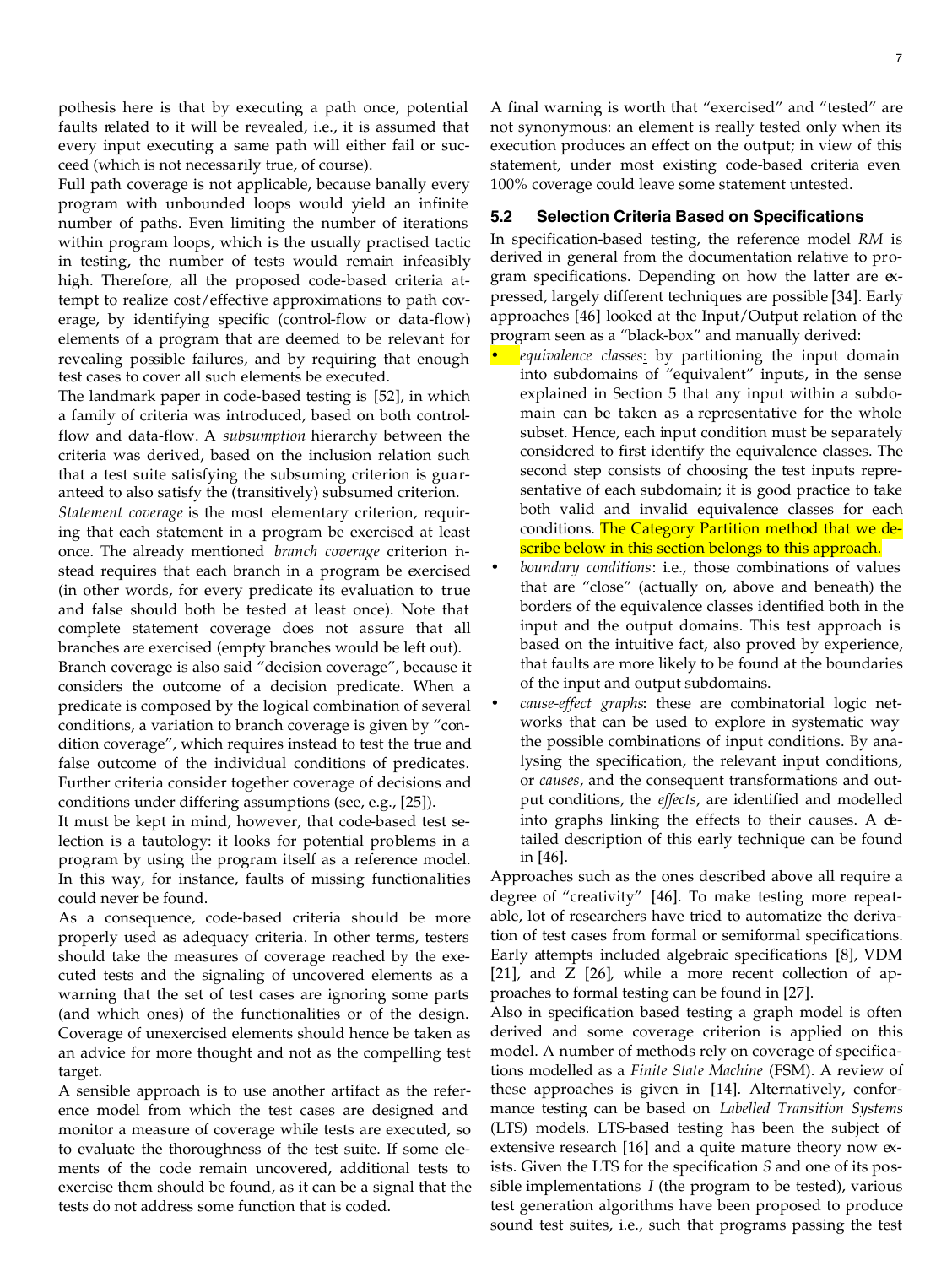correspond to conformant implementations according to a defined "conformance relation". An approach for the automatic, on-the-fly generation of test cases has been implemented in the Test Generation and Verification (TGV) [54] tool.

As expectable, specification-based testing nowadays focuses on testing from UML models. A spectrum of approaches has been and is being developed, ranging from strictly formal testing approaches based on UML statecharts [43], to approaches trying to overcome UML limitations requiring OCL (Object Constraint Language) [55] additional annotations [15], to pragmatic approaches using the design documentation as is and proposing automated support tools [4]. The recent tool Agedis [24] supports the model-driven generation and execution of UML-based test suites, built on the above mentioned TGV technology.

#### **5.3 Other Criteria**

Specification-based and code-based test techniques are dten contrasted as functional vs. structural testing. These two approaches to test selection are not to be seen as alternative, but rather as complementary; in fact, they use different sources of information, and have proved to highlight different kinds of problems. They should be used in combination, depending on budgetary considerations [34]. Moreover, beyond code or specifications, the derivation of test cases can be done starting from other informative sources. Some other important strategies for test selection are briefly overviewed below.

#### • *Based on tester's intuition and experience*

As said, one of the most widely practiced technique based on the tester intuition and experience is *ad-hoc testing* [36] techniques in which tests are derived relying on the tester's skill, intuition, and experience with similar programs. Ad hoc testing might be useful for identifying special tests, those not easily captured by formalized techniques. Another emerging technology is *Exploratory testing* [37], which is defined as simultaneous learning, test design, and test execution; that is, the tests are not defined in advance in an established test plan, but are dynamically designed, executed, and modified. The effectiveness of exploratory testing relies on the tester's knowledge, which can be derived from various sources: observed product behavior during testing, familiarity with the application, the platform, the failure process, the type of possible bugs, the risk associated with a particular product, and so on.

# • *Fault-based*

With different degrees of formalization, fault-based testing techniques devise test cases specifically aimed at revealing categories of likely or pre-defined faults. In particular it is possible that the *RM* is given by expected or hypothesized faults, such as in error guessing , or mutation testing. Specifically in error guessing [36] test cases are designed by testers trying to figure out the most plausible faults in a given program. A good source of information is the history of faults discovered in earlier projects, as well as the tester's expertise. In Mutation testing [50], a mutant is a slightly

modified version of the program under test, differing from it by a small, syntactic change. Every test case exercises both the original and all generated mutants: If a test case is successful in identifying the difference between the program and a mutant, the latter is said to be killed. The underlying assumption of mutation testing, the coupling effect, is that, by looking for simple syntactic faults, more complex, but real, faults will be found. For the technique to be effective, a high number of mutants must be automatically derived in a systematic way.

#### • *Based on operational usage*

In testing for reliability evaluation, the test environment must reproduce the operational environment of the software as closely as possible (operational profile ) [34], [44], [51]. The idea is to infer, from the observed test results, the future reliability of the software when in actual use. To do this, inputs are assigned a probability distribution, or profile, according to their occurrence in actual operation. In particular the Software Reliability Engineered Testing (SRET) [44] is a testing methodology encompassing the whole development process, whereby testing is "designed and guided by reliability objectives and expected relative usage and criticality of different functions in the field."

#### **6. TEST DESIGN**

We have seen that there exist various test objectives, many test selection strategies and differing stages of the lifecycle of a product at which testing can be applied. Before actually commencing any test derivation and execution, all these aspects must be organized into a coherent framework. Indeed, software testing itself consists of a compound process, for which different models can be adopted.

A traditional test process includes subsequent phases, namely test planning, test design, test execution and test results evaluation.

Test planning is the very first phase and outlines the scope of testing activities, focusing in particular on the objectives, resources and schedule, i.e., it covers more the managerial aspects of testing, rather than the detail of techniques and the specific test cases. A test plan can be already prepared during the requirements specification phase.

Test design is a crucial phase of software testing, in which the objectives and the features to be tested and the test suites associated to each of them are defined [7], [29], [30], [51]. Also the levels of test are planned. Then, it is decided what kind of approach will be adopted at each level and for each feature to be tested. This also includes deciding a stopping rule for testing. Due to time or budget constraints, at this point it can be decided that testing will concentrate on some more critical parts.

An emerging and quite different practice for testing is test driven development, also called Test-First programming, which focuses on the derivation of (unit and acceptance) tests before coding. This approach is a key practice of modern Agile development approaches such as Extreme Programming (XP) and Rapid Application Development (RAD) [6]. The leading principle of such approaches is to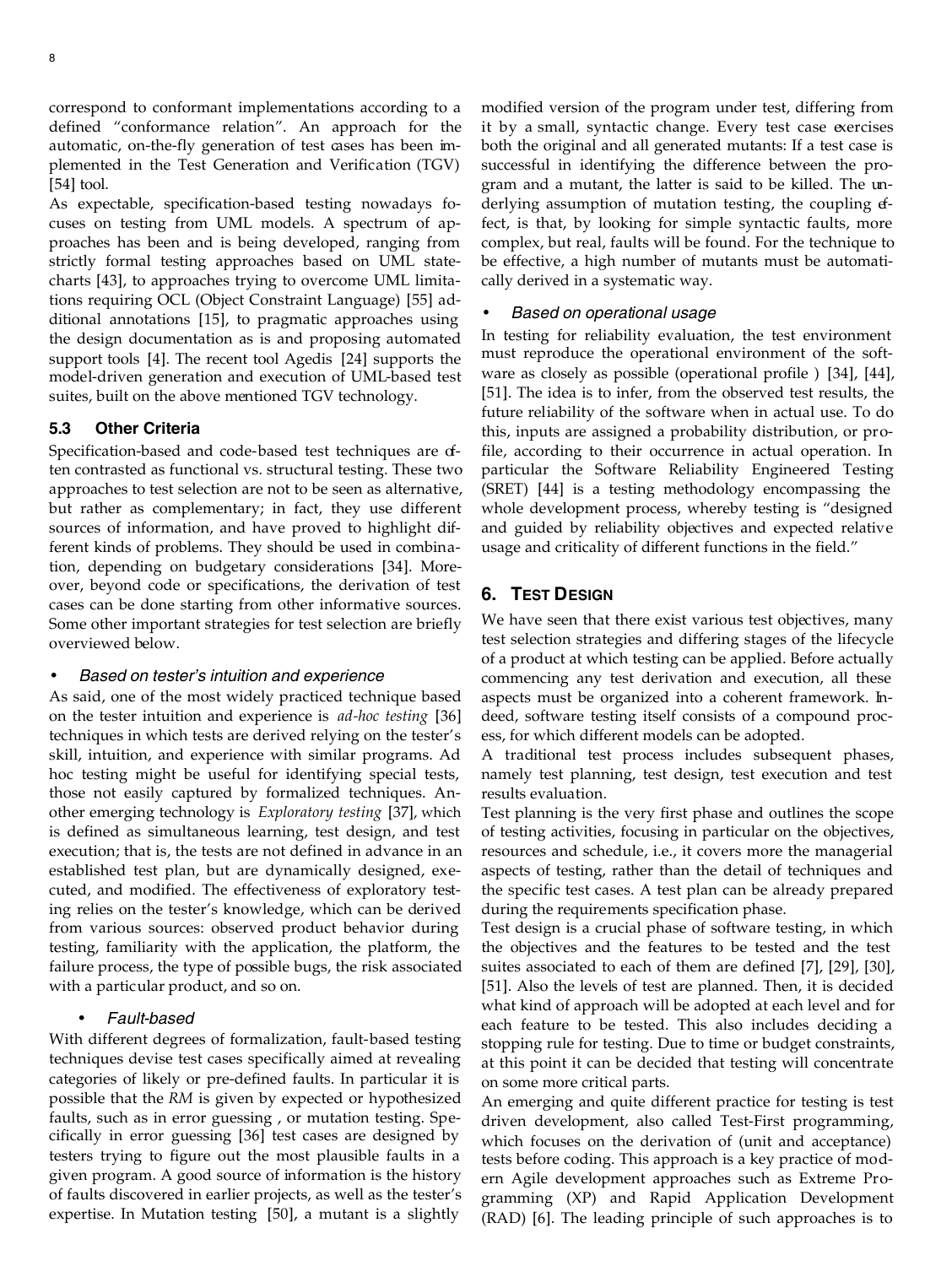make development more lightweight by keeping design simple and reducing as much as possible the rules and the activities of traditional processes felt by developers as overwhelming and unproductive, for instance devoted to documentation, formalized communication, or ahead planning of rigid milestones. Therefore a traditional test design phase as described above does no longer exist, but new tests are continuously created, as opposed to a vision of designing test suites up front. In the XP way, the leading principle is to "code a little, test a little, …" so that developers and customers can get immediate feedbacks.

# **7. TEST EXECUTION**

Executing the test cases specified in test design may entail various difficulties. Below we discuss the various activities implied in launching the tests, and deciding the test outcome. We also hint at tools for automating testing activities.

#### **7.1 Launching the tests**

Forcing the execution of the test cases (manually or automatically) derived according to one of the criteria presented in Section 5 might not be so obvious.

If a code-based criterion is followed, it provides us with entry-exit paths over the flowgraph that must be taken, and test inputs that execute the corresponding program paths need be found. Actually, as already said, code-based should be better used as an adequacy criterion, hence in principle we should not look for inputs ad hoc to execute the not covered entities, but rather use the coverage analysis results to understand the weaknesses in the executed test cases. However, in the cycle of testing, monitoring unexecuted elements, finding additional test cases, often conducted under pressure, finding those test cases that increase coverage can be very difficult.

If a specification-based criterion is adopted, the test cases correspond to sequences of events, which are specified at the abstraction level of the specifications; more precisely, they are labels within the signature of the adopted specification language. To derive concrete test cases, these labels must be translated into corresponding labels at code level (e.g., method invocations), and eventually into execution statements to be launched on the User Interface of the used test tool.

# **7.2 Test Oracles**

An important component of testing is the oracle. Indeed, a test is meaningful only if it is possible to decide about its outcome. The difficulties inherent to this task, often oversimplified, had been early articulated in [57].

Ideally, an oracle is any (human or mechanical) agent that decides whether the program behaved correctly on a given test. The oracle is specified to output a *reject* verdict if it observes a failure (or even an error, for smarter oracles), and *approve* otherwise. Not always the oracle can reach a decision: in these cases the test output is classified as *inconclusive*.

In a scenario in which a limited number of test cases is executed, sometimes even derived manually, the oracle can be the tester himself/herself, who can either inspect a posterior the test log, or even decide a priori, during test planning, the conditions that make a test successful and code these conditions into the employed test driver.

When the tests cases are automatically derived, or also when their number is quite high, in the order of thousands, or millions, a manual log inspection or codification is not thinkable. Automated oracles must then be implemented. But, of course, if we had available a mechanism that knows in advance and infallibly the correct results, it would not be necessary to develop the system under test: we could use the oracle instead! Hence the need of approximate solutions.

Different approaches can be taken [2]: assertions could be embedded into the program so to provide run-time checking capability; conditions expressly specified to be used as test oracles could be developed, in contrast with using the same specifications (i.e., written to model the system behavior and not for run-time checking); the produced execution traces could be logged and analyzed.

In some cases, the oracle can be an earlier version of the system that we are going to replace with the one under test. A particular instance of this situation is regression testing, in which the test outcome is compared with earlier version executions (which however in turn had to be judged passed or failed). Generally speaking, an oracle is derived from a specification of the expected behavior. Thus, in principle, automated derivation of test cases from specifications have the advantage that by this same task we get an abstract oracle specification as well. However, the gap between the abstract level of specifications and the concrete level of executed tests only allows for partial oracles implementations, i.e., only necessary (but not sufficient) conditions for correctness can be derived.

In view of these considerations, it should be evident that the oracle might not always judge correctly. So the notion of *coverage<sup>2</sup>* of an oracle is introduced to measure its accuracy. It could be measured for instance by the probability that the oracle rejects a test (on an input chosen at random from a given probability distribution of inputs), given that it should reject it [12], whereby a perfect oracle exhibits a 100% coverage, while a less than perfect oracle may yield different measures of accuracy.

#### **7.3 Test Tools**

Testing requires fulfilling many labor-intensive tasks, running numerous executions, and handling a great amount of information. The usage of appropriate tools can therefore alleviate the burden of clerical, tedious operations, and make them less error-prone, while increasing testing efficiency and effectiveness. Reference [33] lists suitable characteristics for testing tools used for verification and validation. In the following of this section we present a repertoire of typologies of most commonly used test tools, and refer to[7], [33], [44], [50], [51] for a more complete survey.

 $2$  It is just an unfortunate coincidence the usage with a quite different meaning of the same term adopted for test criteria.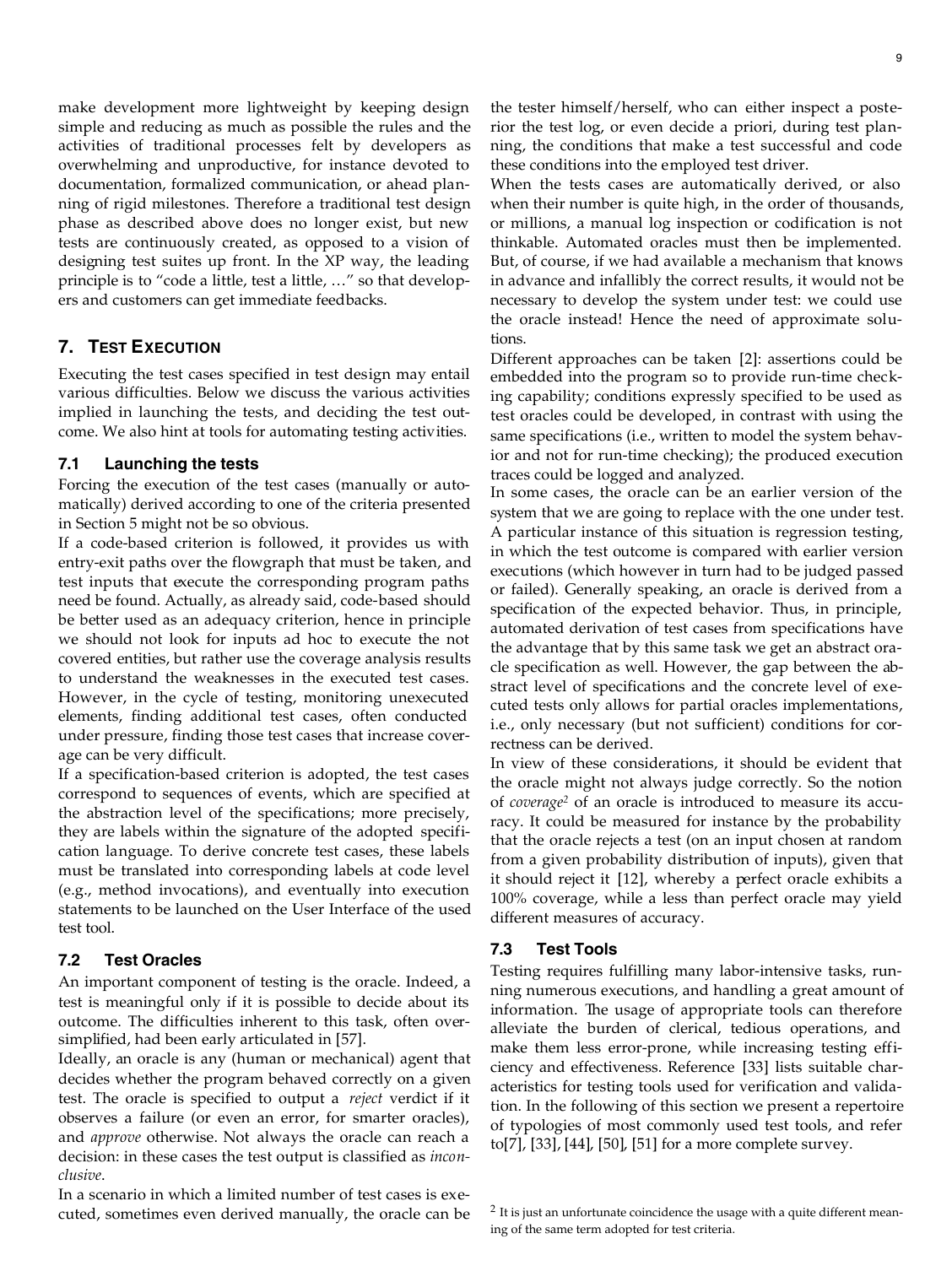- *Test harness* (drivers, stubs): provides a controlled environment in which tests can be launched and the test outputs can be logged. In order to execute parts of a system, drivers and stubs are provided to simulate caller and called modules, respectively;
- *Test generators*: provide assistance in the generation of tests. The generation can be random, pathwise (based on the flowgraph) or functional (based on the formal specifications);
- *Capture/Replay*: this tool automatically re-executes, or replays, previously run tests, of which it recorded inputs and outputs (e.g., screens).
- *Oracle/file comparators/assertion checking*: these kinds of tools assist in deciding whether a test outcome is successful or faulty;
- *Coverage analyzer/Instrumenter*: a coverage analyzer assesses which and how many entities of the program flowgraph have been exercised amongst all those required by the selected coverage testing criterion. The analysis can be done thanks to program instrumenters, that insert probes into the code.
- *Tracers:* trace the history of execution of a program;
- *Reliability evaluation tools*: support test results analysis and graphical visualization in order to assess reliability related measures according to selected models.

# **8. TEST DOCUMENTATION**

Documentation is an integral part of the formalization of the test process, which contributes to the coordination and control of the testing phase. Several types of documentsmay be associated to the testing activities [51], [29]: Test Plan, Test Design Specification, Test Case Specification, Test Procedure Specification, Test Log, and Test Incident or Problem Report. We outline a brief description of each of them, referring to IEEE Standard for Software Test Documentation [29] for a complete description of test documents and of their relationship with one another and with the testing process.

**Test Plan:** defines test items, features to be or not to be tested, approach to be followed (activities, techniques and tool to be used), pass/fail criteria, the delivered documents, task to be performed during the testing phase, environmental needs, (hardware, communication and software facilities), people and staff responsible for managing designing, preparing, executing the tasks, staffing needs, schedule (including milestones, estimation of time required to do each task, period of use of each testing resources).

**Test Design Specification:** describes the features to be tested and their associated test set.

**Test Case Specification:** defines the input/output required for executing and a test case as well as any special constraints or intercase dependencies. A skeleton is depicted in Fig. 2.

| <b>Test Case Specification</b> |                                                             |
|--------------------------------|-------------------------------------------------------------|
| <b>Test case ID</b>            | The unique identifier associated with the test case         |
| <b>Test items and purpose</b>  | The items and features exercised                            |
| Input data                     | The explicit list of the inputs required for                |
|                                | executing the test case (values, files database etc)        |
| <b>Test case behaviour</b>     | Description of the expected test case behaviour             |
| <b>Output</b> data             | The list of the outputs admitted for each feature involved  |
|                                | in the test case, possibly associated with tolerance values |
| <b>Environmental set-up</b>    | The hardware/software configurations required               |
| Specific procedural reqs       | The constraints and the special procedures required.        |
| <b>Test cases dependencies</b> | The IDs of the test cases that must be executed prior       |
|                                | this test case                                              |

#### Fig. 2. Scheme of a possible test case

**Test Procedure Specification:** specifies the steps and the special requirements that are necessary for executing a set of test case.

**Test Log:** documents the result of a test execution, including: the occurred failures (if any); the information needed for reproducing them and locating and fixing the corresponding faults; the information necessary for establishing whether the project is complete; any anomalous events. See a summary in Fig. 3.

**Test Incident or Problem Report:** provides a description of the incidents including inputs, expected and obtained results, anomalies, date and time, procedure steps, environment, attempts to repeat the tests, observations and reference to the test case and procedure specification and test log.

| Test Log            |                                                                |
|---------------------|----------------------------------------------------------------|
| <b>Test log ID</b>  | The unique identifier associated with the test log             |
| <b>Items tested</b> | Details of the items tested including environmental attributes |
| Events              | the list of the events occurred including:                     |
|                     | the start and end date and time of each event                  |
|                     | ID of the test procedures executed                             |
|                     | personnel who executed the procedures                          |
|                     | description of test procedures results                         |
|                     | environmental details                                          |
|                     | Description of the anomalous events occurred                   |

Fig. 3. Scheme of a possible test log

# **9. TEST MANAGEMENT**

The management processes for software development concern different activities mainly summarized into [32]: initiation and scope definition, planning, execution and control, review and evaluation, closure. These activities also concern the management of the test process even though with some specific characterizations.

In the testing phase in fact a very important component of successful testing is a collaborative attitude towards testing and quality assurance activities. Managers have a key role in fostering a generally favorable reception towards failure discovery during development; for instance, by preventing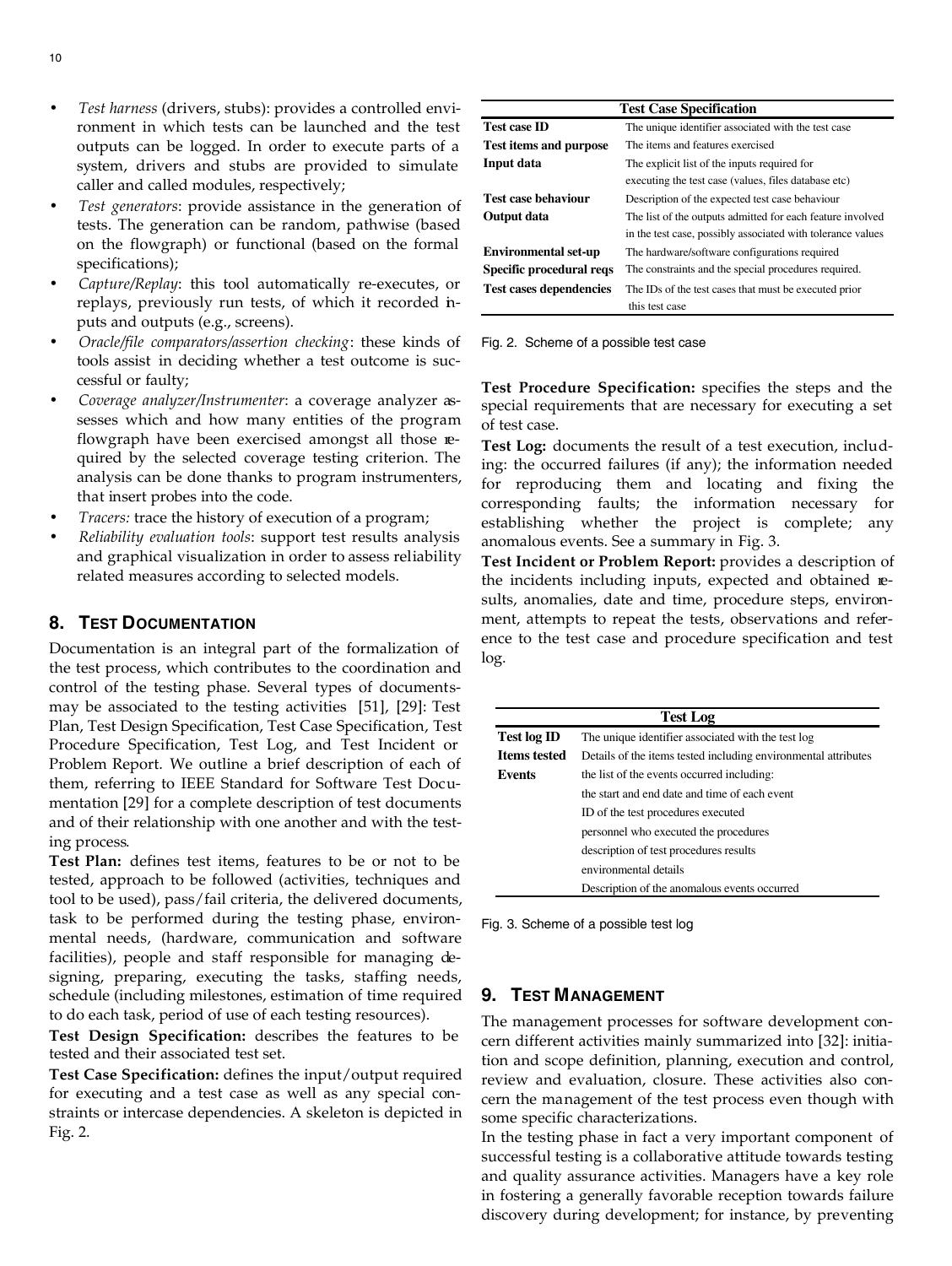11

a mindset of code ownership among programmers, so that they will not feel responsible for failures revealed by their code. Moreover the testing phases could be guided by various aims, for example: in risk-based testing, which uses the product risks to prioritize and focus the test strategy; or in scenario-based testing, in which test cases are defined based on spec ified system scenarios.

Test management can be conducted at different levels therefore it must be organized, together with people, tools, policies, and measurements, into a well-defined process which is an integral part to the life cycle<sup>3</sup>.

In the testing context the main manager's activities can be summarized as [[7], [36], [50], [51]:

- Scheduling the timely completion of tasks
- Estimation of the effort and the resources needed to execute the tasks: An important task in test planning is the estimation of resources required which means organizing not only hardware and software tools but also people. Thus the formalization of the test process also requires putting together a test team, which can involve internal as well as external staff members. The decision will be determined by consideration of costs, schedule, maturity level of the involved organization and the criticality of the application.
- Quantification of the risk associated with the tasks
- Effort/Cost estimation**:** The testing phase is a critical step in process development, often responsible for the high costs and effort required for product release. The effort can be evaluated for example in terms of person-days, months or years necessary for the realization of each project. For cost estimation it is possible to use two kinds of models: static and dynamic multivariate models. The former use historical data to derive empirical relationships, the latter project resource requirements as a function of time. In particular, these test measures can be related to the number of tests executed or the number of tests failed. Finally to carry out testing or maintenance in an organized and cost/effective way, the means used to test each part of the system should be reused systematically. This repository of test materials must be configuration-controlled, so that changes to system requirements or design can be reflected in changes to the scope of the tests conducted. The test solutions adopted for testing some application types under certain circumstances, with the motivations behind the decisions taken, form a test pattern which can itself be documented for later reuse in similar projects.
- Quality control measures to be employed: several measures relative to the resources spent on testing, as well as to the relative fault-finding effectiveness of the various test phases, are used by managers to control and improve the test process. These test

3 In [32], testing is not described as a stand-alone process, but principles for testing activities are included along with both the five primary life cycle processes, and the supporting process. In [31], testing is grouped with other evaluation activities as integral to development throughout the lifecycle.

measures may cover such aspects as: number of test cases specified, number of test cases executed, number of test cases passed, and number of test cases failed, among others. Evaluation of test problem reports can be combined with root-cause analysis to evaluate test process effectiveness in finding faults as early as possible. Such an evaluation could be associated with the analysis of risks. Moreover, the resources that are worth spending on testing should be commensurate with the use/criticality of the application: specifically a decision must be made as to how much testing is enough and when a test stage can be terminated. Thoroughness measures, such as achieved code coverage or functional completeness, as well as estimates of fault density or of operational reliability, provide useful support, but are not sufficient in themselves. The decision also involves considerations about the costs and risks incurred by potential for remaining failures, as opposed to the costs implied by continuing to test. We detail better this topic in the next section.

# **10. TEST MEASUREMENTS**

Measurements are nowadays applied in every scientific field for quantitatively evaluating parameters of interest, understanding the effectiveness of techniques or tools, the productivity of development activities (such as testing or configuration management), the quality of products, and more. In particular, in the software engineering context they are used for generating quantitative descriptions of key processes and products, and consequently controlling software behavior and results. But these are not the only reasons for using measurement; it can permit definition of a baseline for understanding the nature and impact of proposed changes. Moreover, as seen in the previous section, measurement allows managers and developers to monitor the effects of activities and changes on all aspects of development. In this way actions to check whether the final outcome differs significantly from plans can be taken as early as possible[23].

We have already hinted at useful test measures throughout the chapter. It can be useful to briefly summarize them altogether. Considering the testing phase, measurement can be applied to evaluate the program under test, or the selected test set, or even for monitoring the testing process itself [9].

# **10.1 Evaluation of the Program Under Test**

For evaluating the program under test the following measurements can be applied:

*Program measurement to aid in test planning and design:* considering the program under test, three different categories of measurement can be applied as reported in [7]:

Linguistic measures: these are based on proprieties of the program or of the specification text. This category includes for instance the measurement of: Sources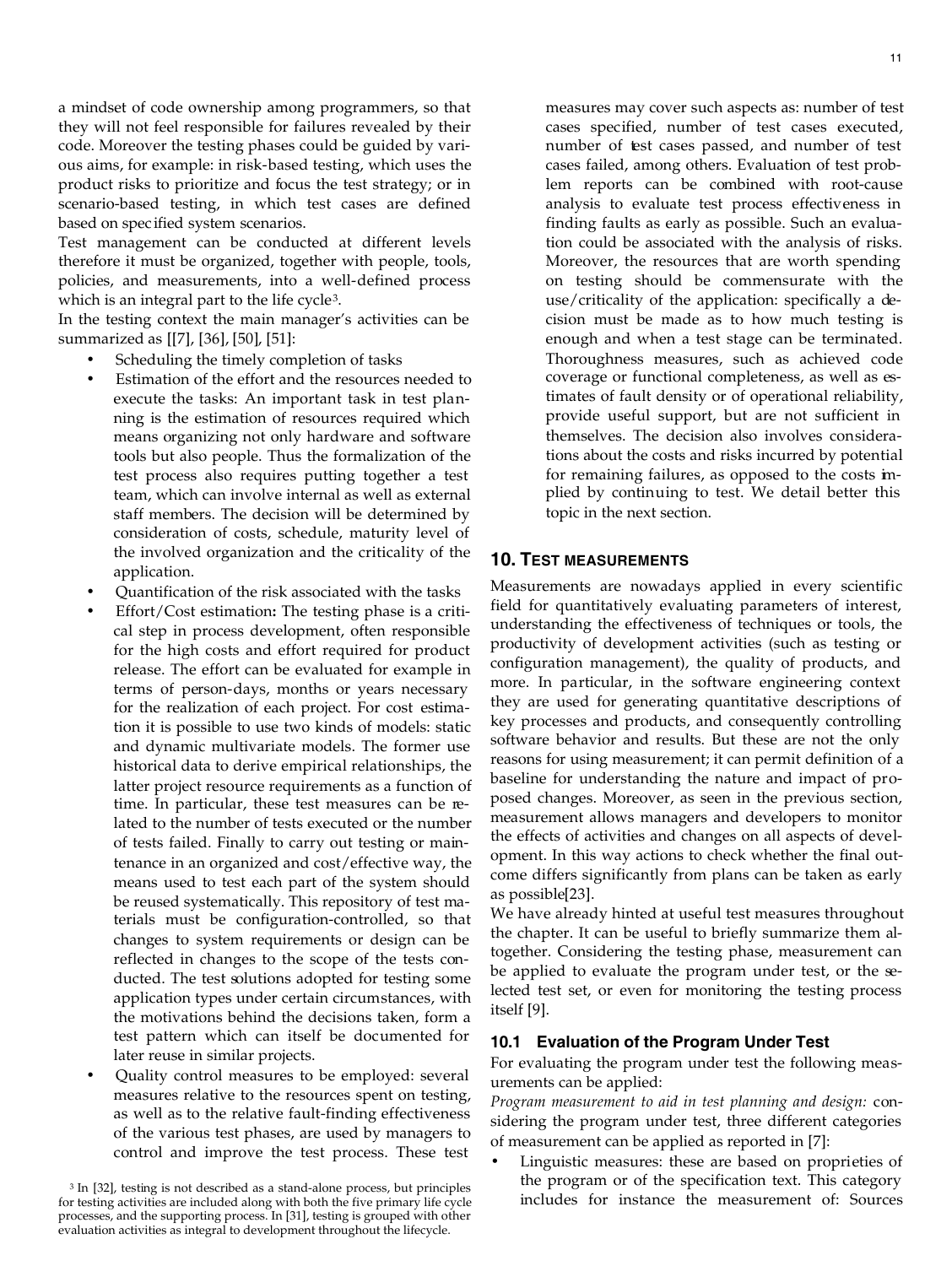Lines of Code (LOC), the statements, the number of unique operands or operators, and the function points.

- Structural measures: these are based on structural relations between objects in the program and comprise control flow or data flow complexity. These can include measurements relative to the structuring of program modules, e.g., in terms of the frequency with which modules call each other.
- Hybrid measures: these may result from the combination of structural and linguistic properties.

*Fault density:* This is a widely used measure in industrial contexts and foresees the counting of the discovered faults and their classification by their type. For each fault class, fault density is measured by the ratio between the number of faults found and the size of the program [50]..

*Life testing, reliability evaluation:* By applying the operational testing for a specific product it is possible either to evaluate its reliability and decide if testing can be stopped or to achieve an established level of reliability. In particular *Reliability Growth* models can be used for predicting the product reliability[44].

## **10.2 Evaluation of the Test Performed**

For evaluating the set of test cases implemented the following measures can be applied:

*Coverage/thoroughness measure:* Some adequacy criteria require exercising a set of elements identified in the program or in the specification by testing.

*Effectiveness:* In general a notion of *effectiveness* must be associated with a test case or an entire test suite, but test effectiveness does not yield a universal interpretation.

# **10.3 Measures for monitoring the testing process**

We have already mentioned that one intuitive and diffuse practice is to count the number of failures or faults detected. The test criterion that found the highest number could be deemed the most useful. Even this measure has drawbacks: as tests are gathered and more and more faults are removed, what can we infer about the resulting quality of the tested program? for instance, if we continue testing and no new faults are found for a while, what does this imply? that the program is "correct", or that the tests are ineffective?

It is possible that several different failures are caused by a single fault, as well as that a same failure is caused by different faults. What should be better estimated then in a program, its number of contained "faults" or how many "failures" it exposed? Either estimate taken alone can be tricky: if failures are counted it is possible to end up the testing with a pessimistic estimate of program "integrity", as one fault may produce multiple failures. On the other hand, if faults are considered, we could evaluate at the same level harmful faults that produce frequent failures, and inoffensive faults that would remain hidden for years of operation. It is hence clear that the two estimates are both important during development and are produced by different (complementary) types of analysis.

The most objective measure is a statistical one: if the executed tests can be taken as a representative sample of program behavior, than we can make a statistical prediction of what would happen for the next tests, should we continue to use the program in the same way. This reasoning is at the basis of software reliability.

Documentation and analysis of test results require disc ipline and effort, but form an important resource of a company for product maintenance and for improving future projects.

#### **11. CONCLUSIONS**

We have presented a comprehensive overview of software testing concepts, techniques and processes. In compiling the survey we have tried to be comprehensive to the best of our knowledge, as matured in years of research and study of this fascinating topic The approaches overviewed include more traditional techniques, e.g., code-based criteria, as well as more modern ones, such as model checking or the recent XP approach.

Two are the main contributions we intended to offer to the readers: on one side, by putting into a coherent framework all the many topics and tasks concerning the software testing discipline, we hope to have demonstrated that software testing is a very complex activity deserving a first-class role in software development, in terms of both resources and intellectual requirements. On the other side, by hinting at relevant issues and open questions, we hope to attract further interest from academy and industry in contributing to evolve the state of the art on the many still remaining open issues.

In the years, software testing has evolved from an "art" [46] to an engineering discipline, as the standards, techniques and tools cited throughout the chapter demonstrate. However test practice inherently still remains a trial-and-error methodology. We will never find a test approach that is guaranteed to deliver a "perfect" product, whichever is the effort we employ. However, what we can and must pursue is to transform testing from "trial-and-error" to a systematic, cost-effective and predictable engineering discipline.

#### **REFERENCES**

- [1] T. Ball, "The concept of dynamic analysis", *Proc.of joint 7th ESEC/7th ACM FSE,* Toulouse, France, vol.24, no. 6, October 1999, pp.: 216 – 234.
- [2] L. Baresi, and M. Young, "Test Oracles" Tech. Report CIS-TR-01- 02.http://www.cs.uoregon.edu/~michal/pubs/oracles.html
- [3] R. Barták, "On-line Guide to Constraint Programming", Prague, http://kti.mff.cuni.cz/~bartak/constraints/, 1998,
- [4] F. Basanieri, A.. Bertolino, and E.Marchetti, "The Cow\_Suite Approach to Planning and Deriving Test Suites in UML Projects", *Proc. 5th Int. Conf. UML 2002*, Dresden, Germany, LNCS 2460, pp. 383--397, 2002.
- [5] V.R. Basili, and R.W. Selby, R.W. "Comparing the Effectiveness of Software Testing Strategies", *IEEE Trans. Software Eng* . Vol. 13, no. 12, pp. 1278—1296 1987.
- [6] K. Beck *Test-Driven Development by Example,* Addison Wesley, November 2002
- [7] B. Beizer, *Software Testing Techniques* 2nd Edition, International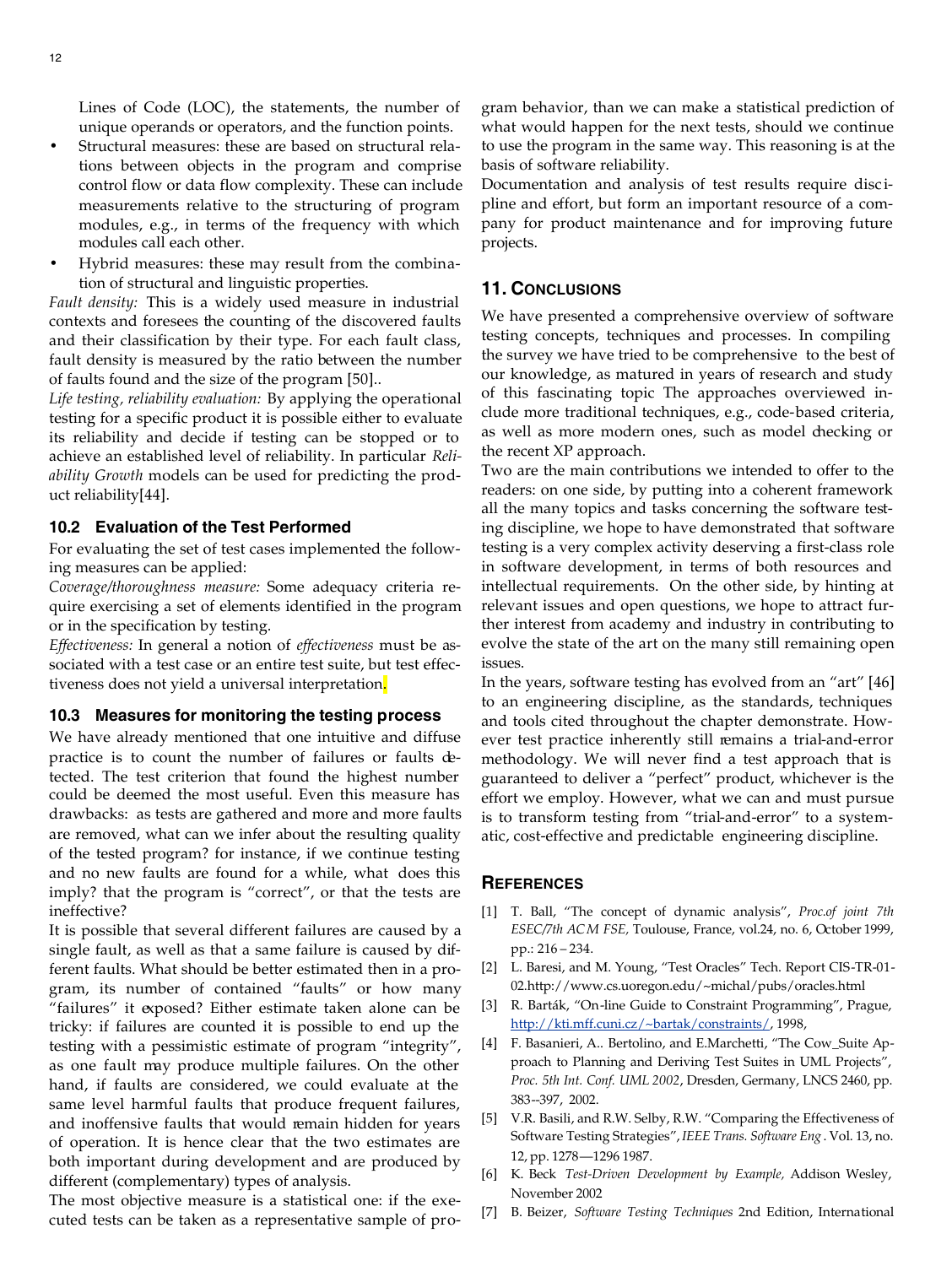Thomson Computer Press, 1990.

- [8] G. Bernot, M.C. Gaudel, and B. Marre, "Software Testing Based On Formal Specifications: a Theory and a Tool", *Software Eng. Journal,* vol. 6, pp. 387—405, 1991.
- [9] A. Bertolino, "Knowledge Area Description of Software Testing", Chapter 5 of SWEBOK: *The Guide to the Software Engineering Body of Knowledge*. Joint IEEE-ACM Software Engineering Coordination Committee. 2001. http://www.swebok.org/.
- [10] A. Bertolino, "Software Testing Research and Practice", 1*0th International Workshop on Abstract State Machines ASM 2003*, Taormina, Italy, , LNCS 2589, pp. 1-21. March 3-7, 2003.
- [11] A. Bertolino, and M. Marré "A General Path Generation Algorithm for Coverage Testing" *Proc. 10th Int. Soft. Quality Week,* San Francisco, Ca. pap. 2T1, 1997.
- [12] A. Bertolino, L. Strigini, " On the Use of Testability Measures for Dependability Assessment" *IEEE Trans. Software Eng* ., vol. 22, no. 2, pp. 97-108, 1996.
- [13] R.V. Binder *Testing Object-Oriented Systems Models, Patterns, and Tools,* Addison-Wesley, 1999.
- [14] G.V. Bochmann, and A. Petrenko,"Protocol Testing: Review of Methods and Relevance for Software Testing", *Proc. Int. Symp. on Soft. Testing and Analysis (ISSTA),* Seattle, pp. 109-124, 1994.
- [15] L. Briand, and Y. Labiche, "A UML-Based Approach to System Testing", *Software and Systems Modeling,* vol. 1, no. 1, pp. 10-42, 2002.
- [16] E. Brinksma, and J. Tretmans,, "Testing Transition Systems: An Annotated Bibliography", *. Proc. of MOVEP'2k,* Nantes pp. 44-50, 2000.
- [17] R.H Carver, and K.C Tai,."Use of Sequencing Constraints for Specification-Based Testing of Concurrent Programs"*. IEEE Trans. on Soft. Eng*, vol.24, no.6, pp. 471—490, 1998.
- [18] E.M. Clarke, O. Grumberg, and D. A. Peled, *Model checking,* MIT Press Cambridge, MA, USA 2000
- [19] E.M. Clarke and J. Wing, "Formal Methods: State of the Art and Future Directions", *ACM Computing Surveys*, vol. 28, no. 4, pp. 626-643, 1996
- [20] P.d. Coward, "Symbolic Execution Systems A Review", *Software Eng. J.* pp. 229—239, 1988.
- [21] J. Dick, and A. Faivre, "Automating The Generation and Sequencing of Test Cases From Model-Based Specifications" *Proc. FME'93*, LNCS 670, pp. 268—284, 1993.
- [22] E.W. Dijkstra,"Notes on Structured Programming" *T.H. Rep. 70- WSK03 1970.*
	- http://www.cs.utexas.edu/users/EWD/ewd02xx/EWD249.PDF
- [23] N.E. Fenton, and S.L Pfleeger *Software Metrics A Rigorous and Practical Approach"*. Second ed. London: International Thomson Computer Press, 1997.
- [24] A. Hartman, and K. Nagin "The AGEDIS Tools for Model Based Testing" *International Symposium on Software Testing and Analysis (ISSTA 2004)*, Boston, Massachusetts July 11-14, 2004
- [25] K.J. Hayhurst, D.S. Veerhusen, J.J. Chikenski, and L.K. Rierson, "A Practical Tutorial on Modified Condition/Decision Coverage", Nasa/TM-2001-210876, May2001.
- [26] R.M. Hierons, "Testing from a Z Specification" *Soft. Testing, Verification and Reliability,* vol. 7, pp. 19-33, 1997.
- [27] R. Hierons, J. Derrick, (Eds) "Special Issue on Specification-based Testing" *Soft. Testing, Verification and Reliability* , vol. 10, 2000.
- [28] IEEE Standard Glossary of Software Engineering Terminology, IEEE Std 610.12-1990.
- [29] IEEE Standard for Software Test Documentation, IEEE Std 829-

1998.

- [30] IEEE Standard for Software Unit Testing IEEE Std. 1008-1987 (R1993).
- [31] IEEE Standard: Guide for Developing Software Life Cycle Processes, IEEE Std 1074-1995
- [32] IEEE Standard for Information Technology-Software Life cycle processes, IEEE/EIA 12207.0-1996.
- [33] Information Technology Guideline for the evaluation and selection of CASE tools ISO/IEC 14102 1995-E
- [34] P. C Jorgensen, *Software Testing a Craftsman's Approach* . CRC Press, 1995.
- [35] N. Juristo, A.M. Moreno, and S. Vegas, "Reviewing 25 Years of Testing Technique Experiments", *Empirical Software. Engineering Journal,* vol. 9, no. ½, March 2004, pp. 7-44.
- [36] C. Kaner, J. Falk, and H.Q. Nguyen H.Q. *Testing Computer Software*, 2nd Edition, John Wiley & Sons, April, 1999.
- [37] C. Kaner, J. Bach, and B. Pettichord, *Lessons Learned in Software Testing*, Wiley Computer Publishing 2001.
- [38] J.C. King. "Symbolic execution and program testing*". Communications of the ACM*, vol.19, no. 7, 1976, pp.385–394.
- [39] B. Korel, "Automated Software Test Data Generation", *IEEE Trans. Software Eng.,* vol. 16, no. 8, pp. 870—879, 1990.
- [40] D. Kung, J. Gao, P. Hsia, Y. Toyoshima, C. Chen, Y. Kim, and Y. Song, "Developing an Object-Oriented Software Testing and Maintenance Environment". *Communication of the ACM*, vol. 32, no. 10, 1995, pp.75-87.
- [41] Y. Labiche, P. Thévenod-Fosse, H. Waeselynck, and M.H. Durand "Testing Level for Object-Oriented Software"; *Proceeding of ICSE, Limerick*, Ireland, June 2000, pp. 136-145.
- [42] J.C. Laprie, "Dependability Its Attributes, Impairments and-Means",*Predictably Dependable Computing Systems*, B*.* Randell, J.C. Laprie, H. Kopetz, B. Littlewood, eds.:, Springer , 1995
- [43] D. Latella, and M. Massink "On Testing and Conformance Relations for UML Statechart Diagrams Behaviours" *Symposium on Soft.Testing and Analysis ISSTA 2002*, Roma, Italy July 2002.
- [44] M.R Lyu, eds., *Handbook of Software Reliability Engineering*, McGraw-Hill, 1996.
- [45] H. Muccini, A. Bertolino, P. Inverardi, "Using Software Architecture for Code Testing", *IEEE Transactions on Software Engineering*, vol. 30, no. 3, March 2004, pp. 160-170
- [46] G.J. Myers, *The Art of Software Testing*. Wiley 1979.
- [47] T.J. Ostrand, and M.J Balcer, M.J, "The Category-Partition Method for Specifying and Generating Functional Tests", *ACM Comm,* vol. 31, no. 6, pp. 676—686, 1988.
- [48] R. Pargas, M.J. Harrold, and R. Peck," Test-Data Generation Using Genetic Algorithms", *J. of Soft. Testing, Verifications, and Reliability,* vol. 9, pp. 263—282, 1999.
- [49] W. W. Peng, and D.R. Wallace, "Software Error Analysis", *NIST SP 500-209, National Institute of standards and Technology, Gaithersburg MD 20899,* http://hissa.nist.gov/SWERROR/ December 1993.
- [50] W. Perry, *Effective Methods for Software Testing* , Wiley 1995.
- [51] S.L. Pfleeger, *Software Engineering Theory and Practice*, Prentice Hall, 2001.
- [52] S. Rapps, and E.J. Weyuker, "Selecting Software Test Data Using Data Flow Information", *IEEE Trans. Software Eng* . vol.11, pp. 367—375, 1985.
- [53] G. Rothermel. and M.J. Harrold, "Analyzing Regression Test Selection Techniques", *IEEE Transactions on Software Engineering,* vol. 22, no. 8, pp. 529 – 551, 1996.
- [54] TGV--Test Generation from transitions systems using Verification techniques http://www.inrialpes.fr/vasy/cadp/man/tgv.html